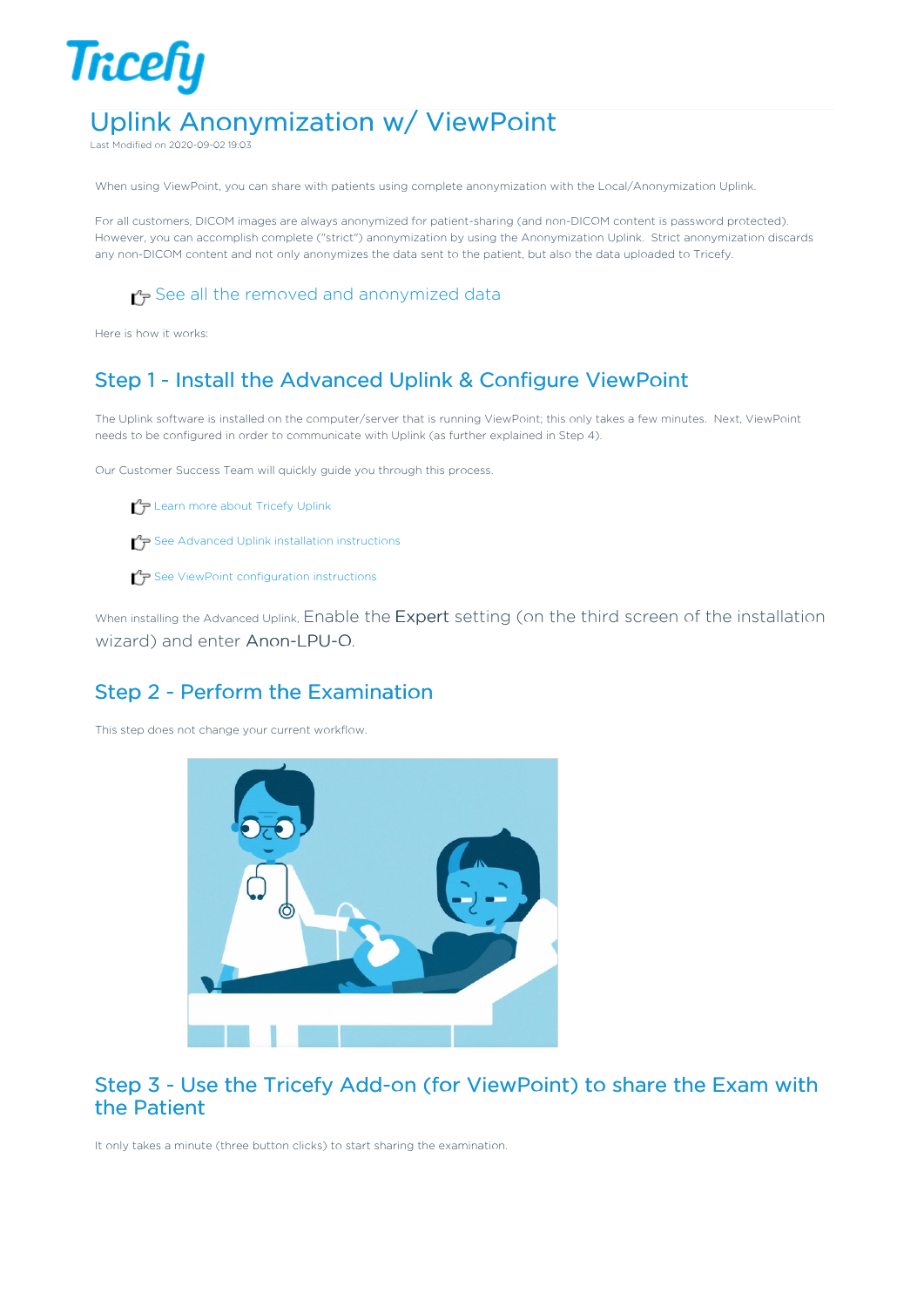



See ViewPoint instructions

# Step 4 - ViewPoint contacts Uplink

This step happens automatically.

Software/computers often speak to each other using something known as an API. When one computer contacts another computer, this is known as an API Call.

During the call, the initiating computer (in this case, ViewPoint) tells the other computer everything it needs to know. As the name suggests, it is comparable to a phone call between two humans.



Once the information is shared, the call is complete.

 $\mathcal{L}_{\mathcal{F}}$  Learn about encryption and API security

## Step 5 - Uplink Anonymizes Data

ViewPoint will assign each exam image/clip an ID number. During the API call, it will provide the ID numbers to Uplink. Uplink will anonymize each image/clip by removing most of the DICOM data.

DICOM data is the data captured by the imaging system/ViewPoint (usually entered by the sonographer). While most things, like patient address, patient weight, performing physician, study ID, procedure, etc. are completely removed, there are a few things that cannot be removed. These things are anonymized instead: